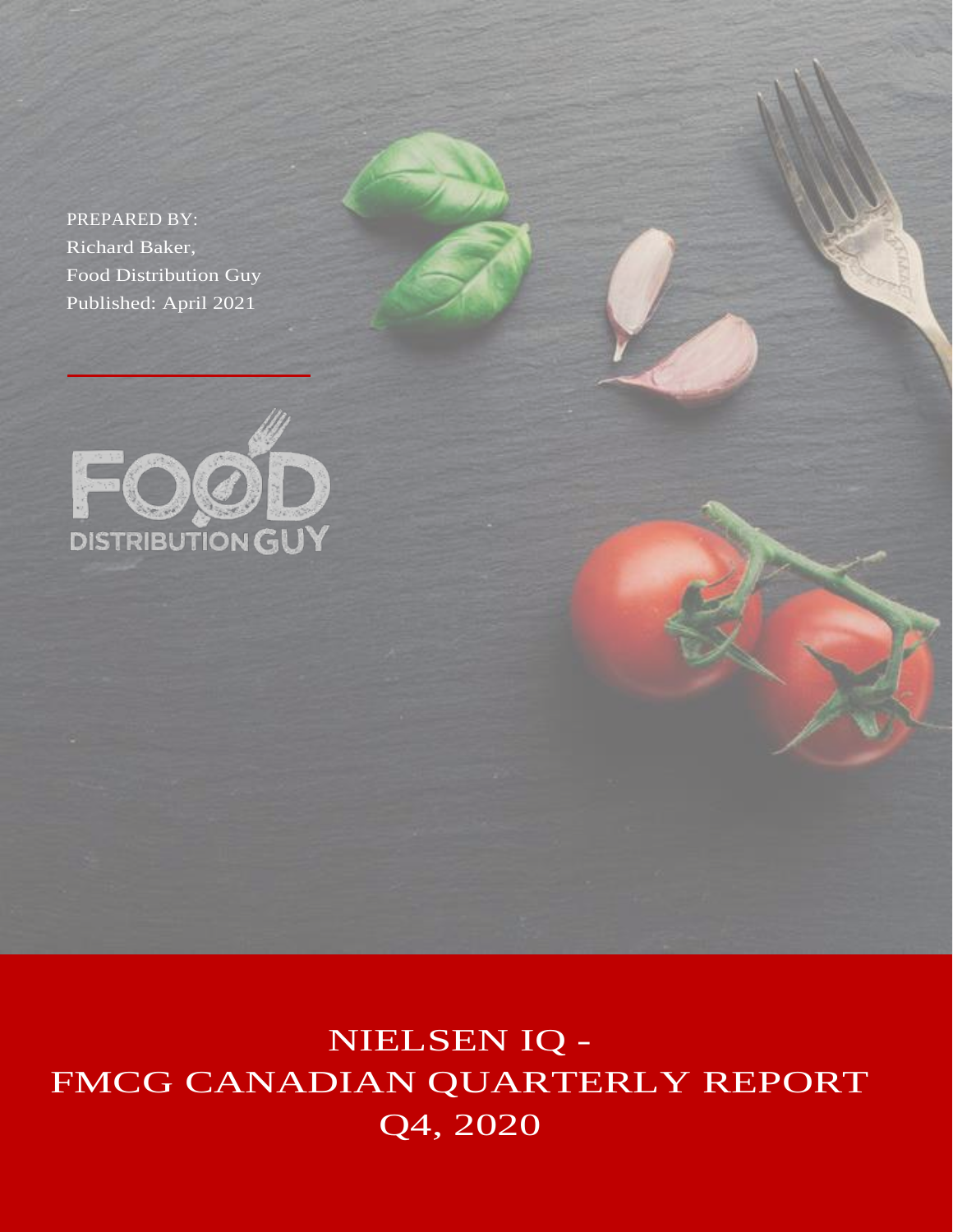The pandemic has drastically changed the landscape for the Fast Moving Consumer Goods (FMCG) sector. It has created painful obstacles to overcome, but also plenty of new opportunities to be seized. In the last year alone, the FMCG sector posted record double-digit growth, fueled by unprecedented shifts in shopping behaviour due to the pandemic.

This report summarizes Nielsen IQ's overview of Quarter 4 of the Canadian Fast Moving Consumer Goods Sector.

#### **Summary**

- Double digit growth across the country driven by strong inflation and increased consumer demand.
- Online sales have more than doubled with almost half of Canadians shopping online.
- Conventional retailers grew slightly faster than discount fueled by the desire for one-stop shopping.
- Canadians embracing private label as they seek cheaper alternatives.
- Except for deli, all departments experienced tremendous regular sales growth.

#### **Market Overview**

- FMCG sector experienced double digit growth, fueled by Covid-19:
	- o 52-weeks: \$117.6B, represents an 11% increase in dollar sales.
	- o Q4, 2020: \$27.8B, represents a 10% increase in dollar sales.
- Grocery, ethnic and general merchandise stores lead the growth during the pandemic. Health stores suffered.



#### **Channel Market Share**

**\$% chg ya – Channel**

| Grocery        | 14%   |
|----------------|-------|
| General merch  | 14%   |
| Ethnic stores  | 14%   |
| Dollar stores  | 13%   |
| Warehouse club | 12%   |
| Mass merch     | 10%   |
| Drug stores    | 4%    |
| Health stores  | $-7%$ |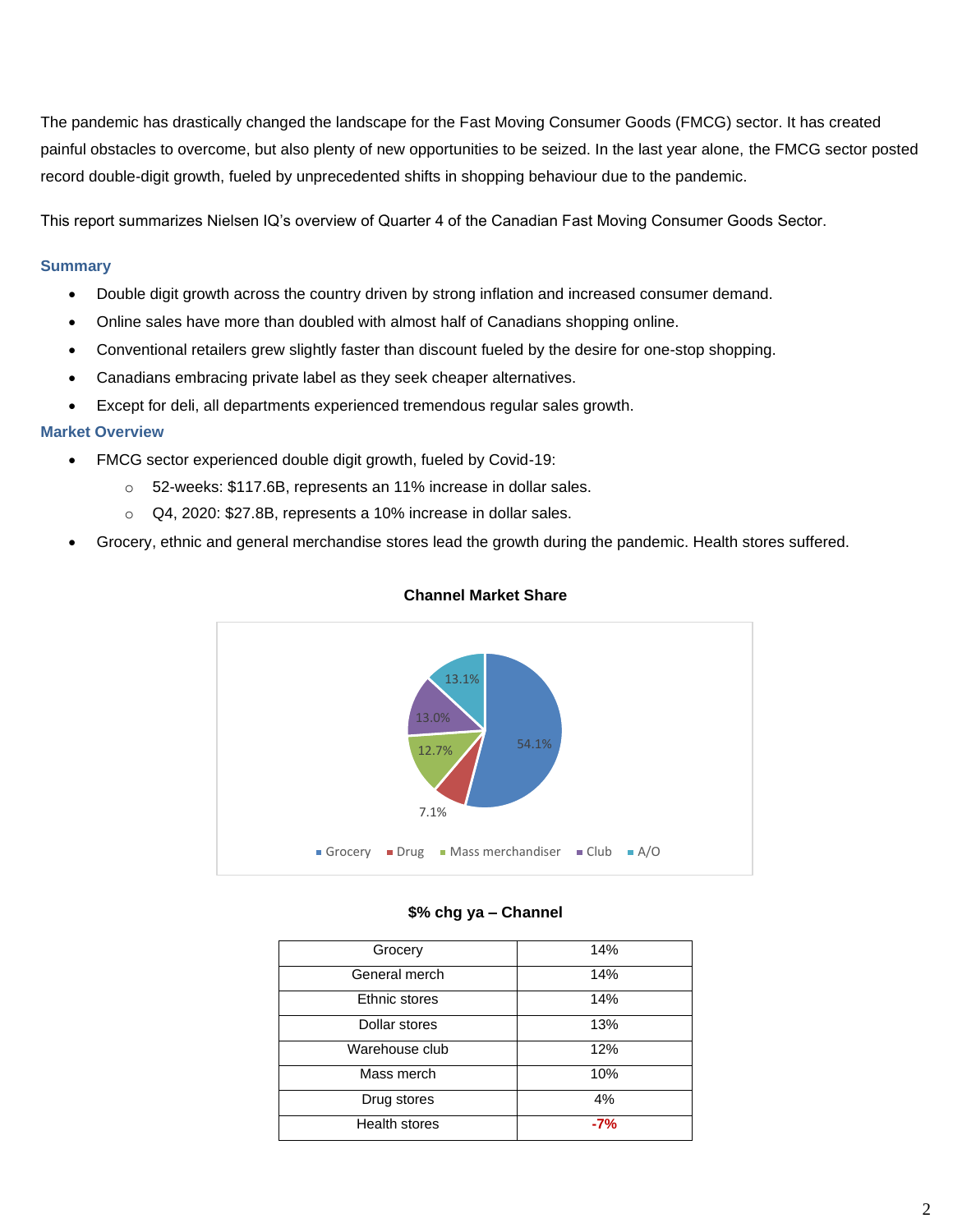- High dollar gains spread evenly across all regions.
	- o British Columbia: +13%, Ontario / Man / Sask: +12%, Quebec: +11%, All other regions +10%.



## **Regional Market Share – All Channels**

• Centre of store (COS) food categories gaining greater prominence.



### **Performance by Store Selection**

• Top category performers per store selection

| COS Food                    | COS Non-Food               | Perimeter            |
|-----------------------------|----------------------------|----------------------|
| Baking needs, +29.0%        | Household products, +21.1% | Meat & seafood, +15% |
| Frozen foods, +21.1%        | Paper products, +19.3%     | Produce, +10.1%      |
| Prepared foods, +18.0%      | Body care, +9.0%           | Bakery, +5.2%        |
| Condiments & sauces, +18.0% | Pet needs, +8.6%           | Deli, -5.8%          |
| Hot beverages, +15.3%       | General merch, +8.1%       |                      |

# **Channel Trends**

• Conventional (+12%\$) grew slightly faster than discount (+10%\$) during Covid-19.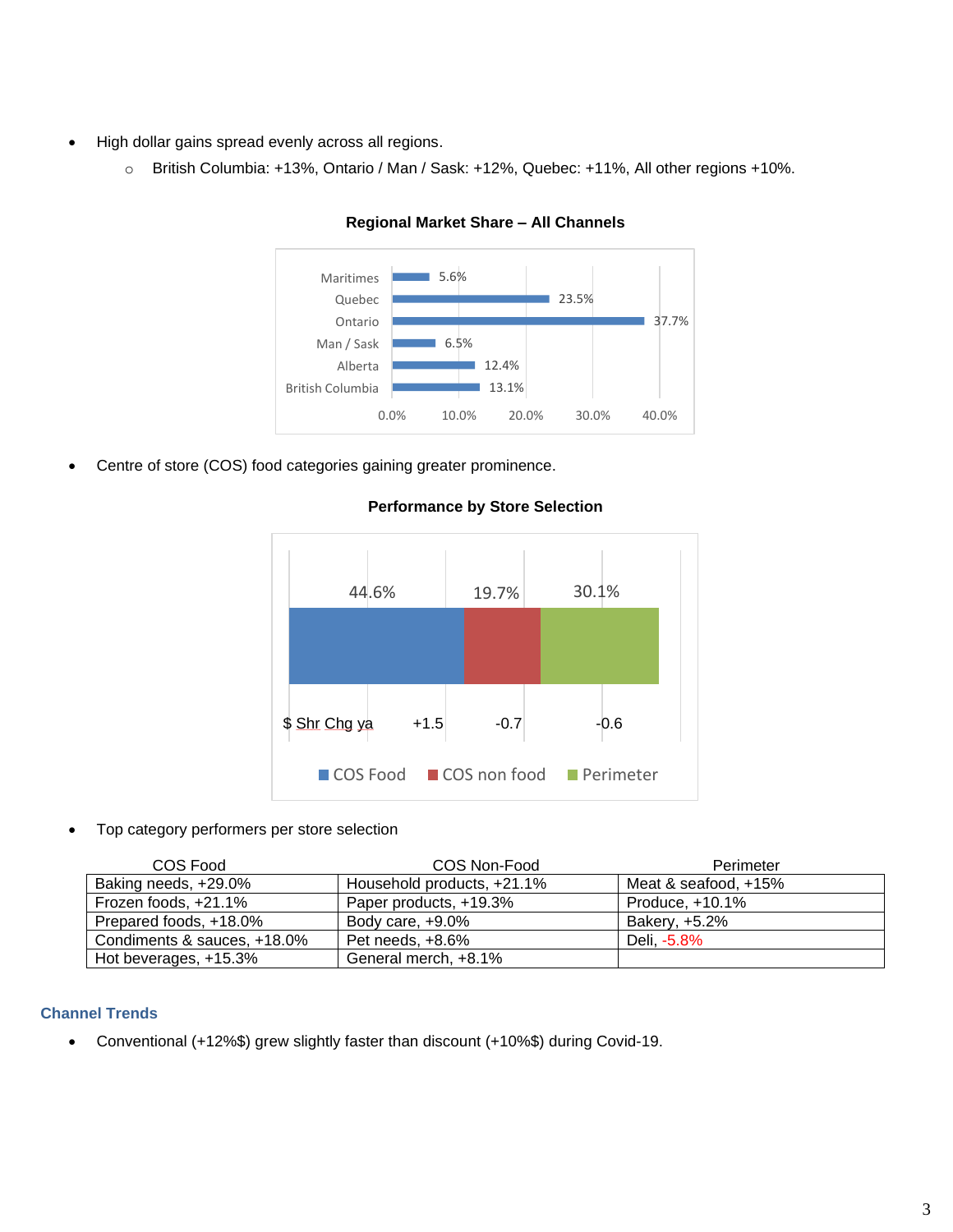

#### **Sector Market Share Conventional vs. Discount**

- E-commerce flourished during Covid-19.
	- o 43% penetration (+6% pts vs. ya.
	- o +26% more occasions per buyer.
	- o +45% higher \$ / buyer.
	- o +15% Increase in \$ / occasion.



#### **Online Market Share**

- Private label continues to grow during Covid-19.
	- o \$20.9 B 52-week total. Represents a 13% increase in dollar sales.
	- o \$4.9B Q4 sales, 2020. Represents a 13% increase in dollar sales.
	- o Private label growth +13%. National brands growth +11%.



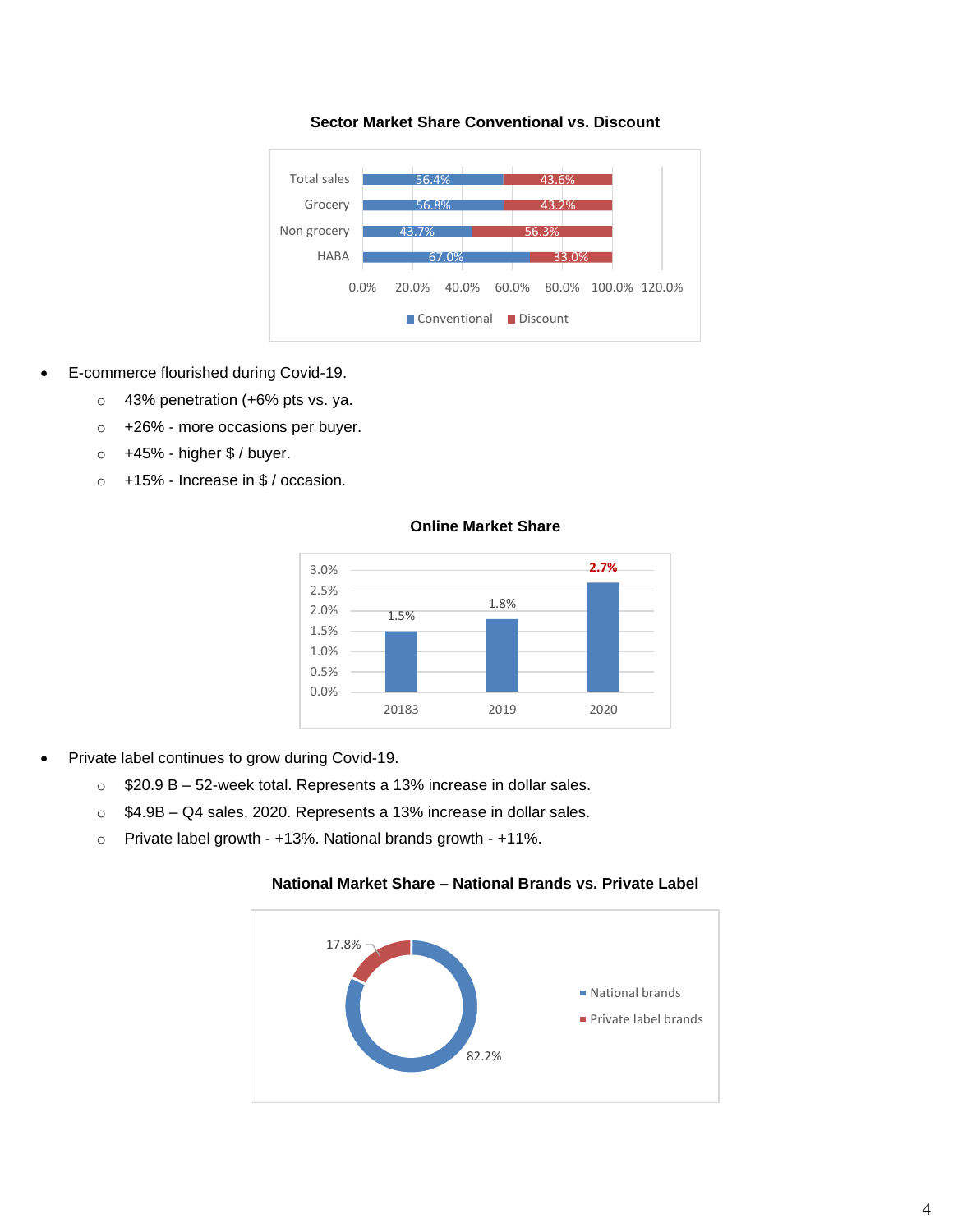

#### **Private Label Importance by Province**



|                  | PL     | <b>NB</b> |
|------------------|--------|-----------|
| <b>Maritimes</b> | $+12%$ | $+9\%$    |
| Ontario          | $+14%$ | $+11%$    |
| Quebec           | $+12%$ | $+11%$    |
| Man / Sask       | $+11%$ | $+10%$    |
| Alberta          | $+11%$ | $+9%$     |
| BC               | $+14%$ | $+12%$    |

# **Private Label Importance by Food Department (Vol \$ % Chg)**